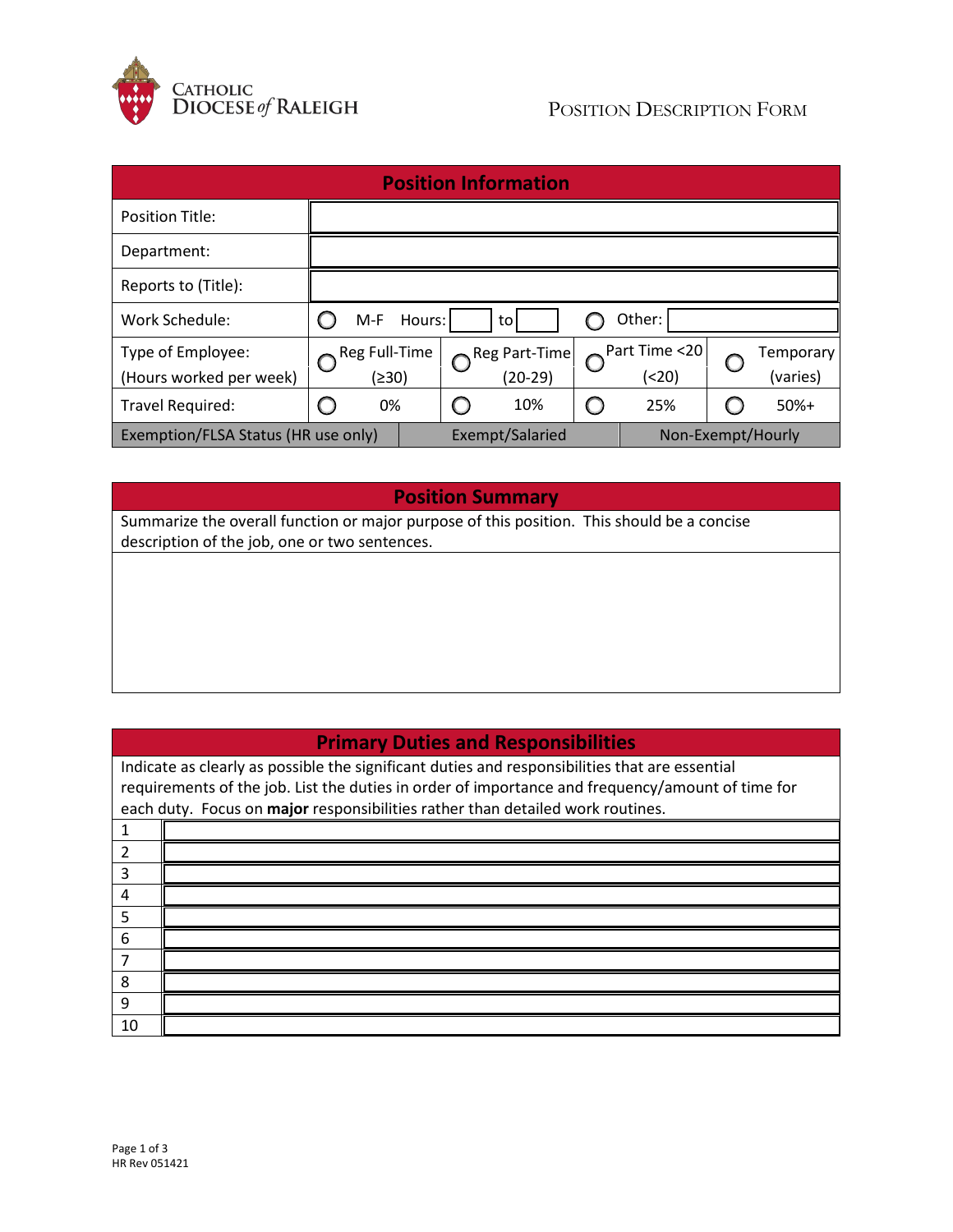

| <b>Secondary Duties and Responsibilities</b> |                                                                               |  |  |  |  |  |
|----------------------------------------------|-------------------------------------------------------------------------------|--|--|--|--|--|
|                                              | Desirable, but not critical, duties performed by an employee in the position. |  |  |  |  |  |
|                                              |                                                                               |  |  |  |  |  |
|                                              |                                                                               |  |  |  |  |  |
|                                              |                                                                               |  |  |  |  |  |
|                                              |                                                                               |  |  |  |  |  |
|                                              | Perform other duties as assigned.                                             |  |  |  |  |  |

| <b>Required Qualifications</b>                                  |                                                                      |  |                              |  |  |  |
|-----------------------------------------------------------------|----------------------------------------------------------------------|--|------------------------------|--|--|--|
| Formal Education (minimal level required for this position)     |                                                                      |  |                              |  |  |  |
|                                                                 | No minimum education level                                           |  |                              |  |  |  |
|                                                                 | High School diploma or GED                                           |  |                              |  |  |  |
|                                                                 | Associates or other two-year degree including technical/trade school |  |                              |  |  |  |
|                                                                 | Bachelor's degree                                                    |  |                              |  |  |  |
|                                                                 | Master's or Professional degree (MBA, MEd)                           |  |                              |  |  |  |
|                                                                 | Doctorate                                                            |  |                              |  |  |  |
| Degree in specific subject area:                                |                                                                      |  | Degree Type                  |  |  |  |
|                                                                 |                                                                      |  | Concentration                |  |  |  |
|                                                                 | Certificate in specific area:                                        |  |                              |  |  |  |
| Work Experience (minimum experience required for this position) |                                                                      |  |                              |  |  |  |
|                                                                 | Less than one year                                                   |  |                              |  |  |  |
|                                                                 | 1-3 years                                                            |  |                              |  |  |  |
|                                                                 | 4-6 years                                                            |  |                              |  |  |  |
|                                                                 | 7-9 years                                                            |  |                              |  |  |  |
|                                                                 | $10 + \gamma$ ears                                                   |  |                              |  |  |  |
| Years of specific work experience:                              |                                                                      |  | Field of specific experience |  |  |  |
|                                                                 | Years of experience                                                  |  |                              |  |  |  |

# **Preferred Qualifications**

Preferred Qualifications (above and beyond what is required for the position)